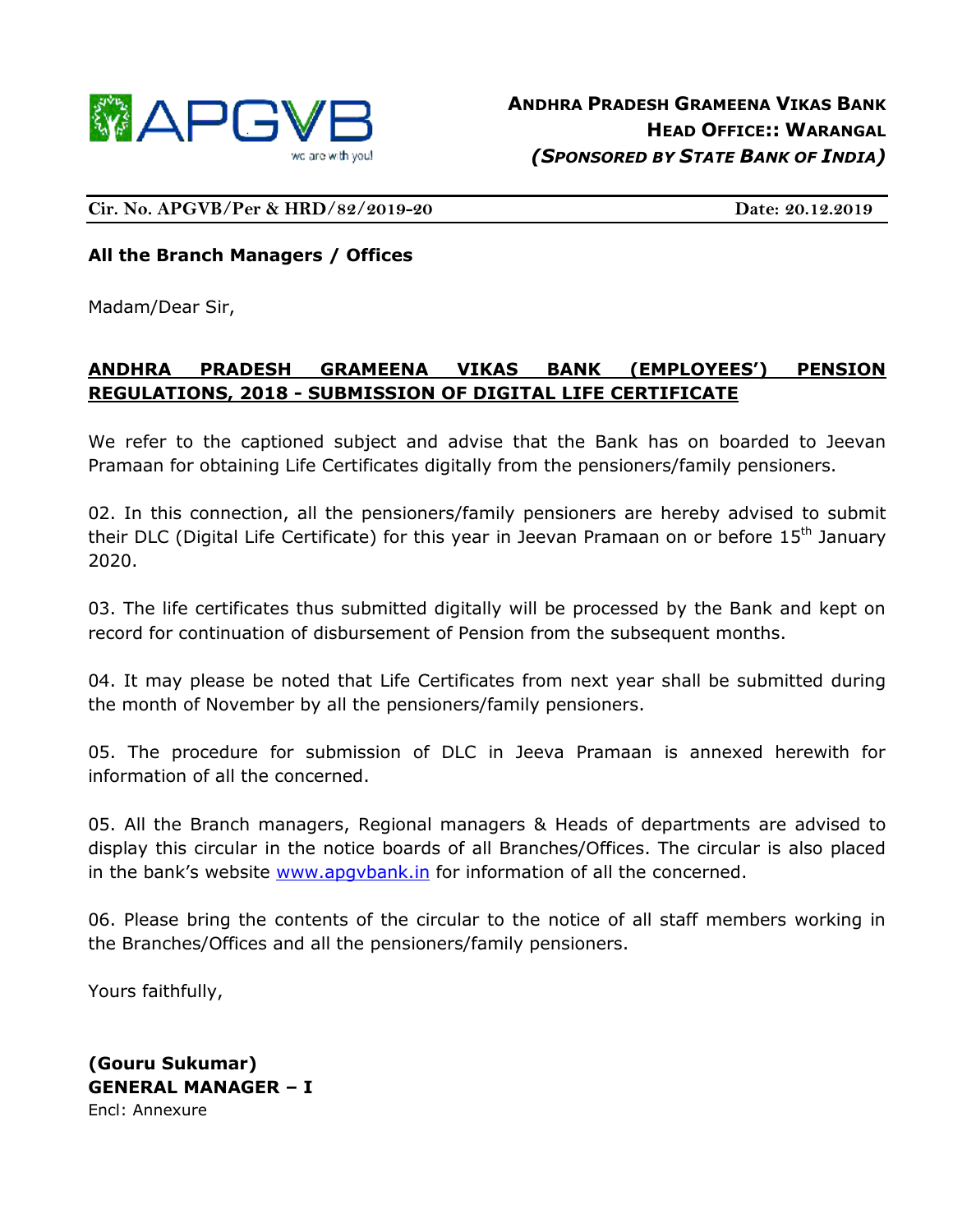```
Annexure
```
**Detailed Procedure for submission of Digital Life Certificate (DLC) in Jeevan Pramaan (JP):**

**The application for submission of DLC in JP can be installed in any PC/ Mobile/Tablet by downloading the application from [https://jeevanpramaan.gov.in](https://jeevanpramaan.gov.in/)**

**OR**

**Pensioners/Family Pensioners can also approach nearest Citizen Service Center (CSC) to submit DLC.**

**Requisites:**

- **1. Aadhaar Number**
- **2. Mobile Number**
- **3. PPO Number**
- **4. Pension Account Number**

### **Screen 1:**

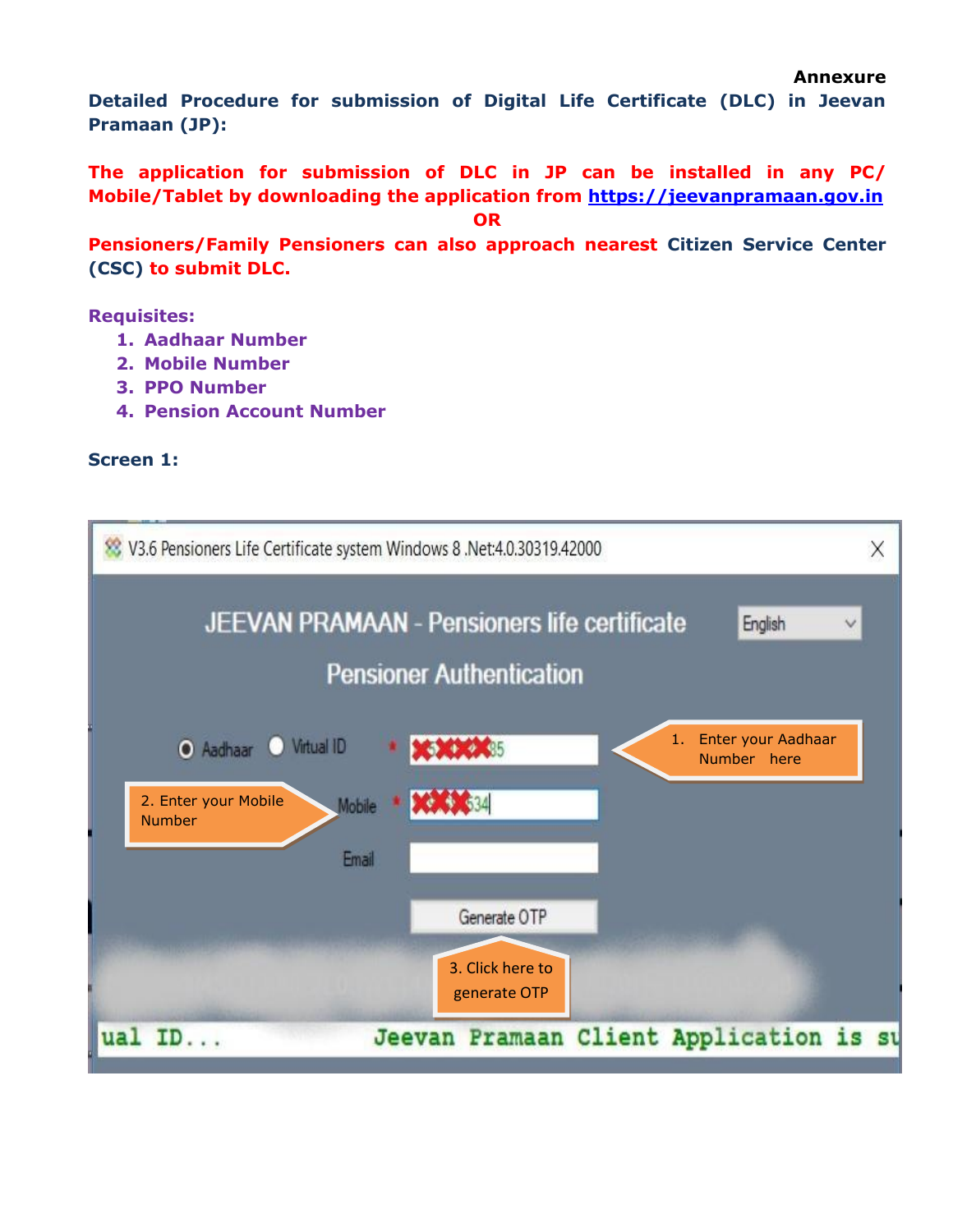# **Screen 2:**

|                                                                              | <b>Pensioner Authentication</b>     |        |   |  |
|------------------------------------------------------------------------------|-------------------------------------|--------|---|--|
|                                                                              | <sup>88</sup> Enter otp received on |        | × |  |
| Andham Vitua<br>4. Enter the One Time<br>Password received in<br>your Mobile | Mobile: 90 34<br>874328             |        |   |  |
|                                                                              | 0k<br>Resend Otp                    | Cancel |   |  |
|                                                                              | 5. Click 'Ok'                       |        |   |  |
|                                                                              |                                     |        |   |  |

# **Screen 3:**

| 2000 V3.6 Pensioners Life Certificate system Windows 8 .Net:4.0.30319.42000                                                                                                                                                                                                                                                                                                                                                          |  |  |  |  |  |
|--------------------------------------------------------------------------------------------------------------------------------------------------------------------------------------------------------------------------------------------------------------------------------------------------------------------------------------------------------------------------------------------------------------------------------------|--|--|--|--|--|
| <b>Pensioner Name</b><br>THOTA VENUGOPAL<br>6. Enter your Full Name<br>Type of Pension<br><b>EPS - 95</b>                                                                                                                                                                                                                                                                                                                            |  |  |  |  |  |
| <b>EPS - 95</b><br>Authourity<br>Family<br>7. All the Pensioners except Family<br>Others<br>Service<br>Pensioners shall select 'Service'.                                                                                                                                                                                                                                                                                            |  |  |  |  |  |
| <u>udfici</u><br><b>PPO Number</b><br><b>Account Number(Pension)</b>                                                                                                                                                                                                                                                                                                                                                                 |  |  |  |  |  |
| $\bullet$ No<br>O Yes<br>Is Re Employed?                                                                                                                                                                                                                                                                                                                                                                                             |  |  |  |  |  |
| O Yes<br>$\bullet$ No<br>Is Re Mamed?                                                                                                                                                                                                                                                                                                                                                                                                |  |  |  |  |  |
| I, the holder of Aadhaar, hereby give my consent to MeitY to use my Aadhaar number, biometric etc for e-KYC<br>with UIDAI for generation of Digital Life certificate (DLC). I also give my consent for sharing of Aadhaar number<br>and my DLC with my Pension Disbursing Agency and Pension Sanctioning Authority for pension processing and<br>intimation. MeitY/NIC have informed me that my Biometric will not be stored/shared. |  |  |  |  |  |
| Scan Finger                                                                                                                                                                                                                                                                                                                                                                                                                          |  |  |  |  |  |
| œ                                                                                                                                                                                                                                                                                                                                                                                                                                    |  |  |  |  |  |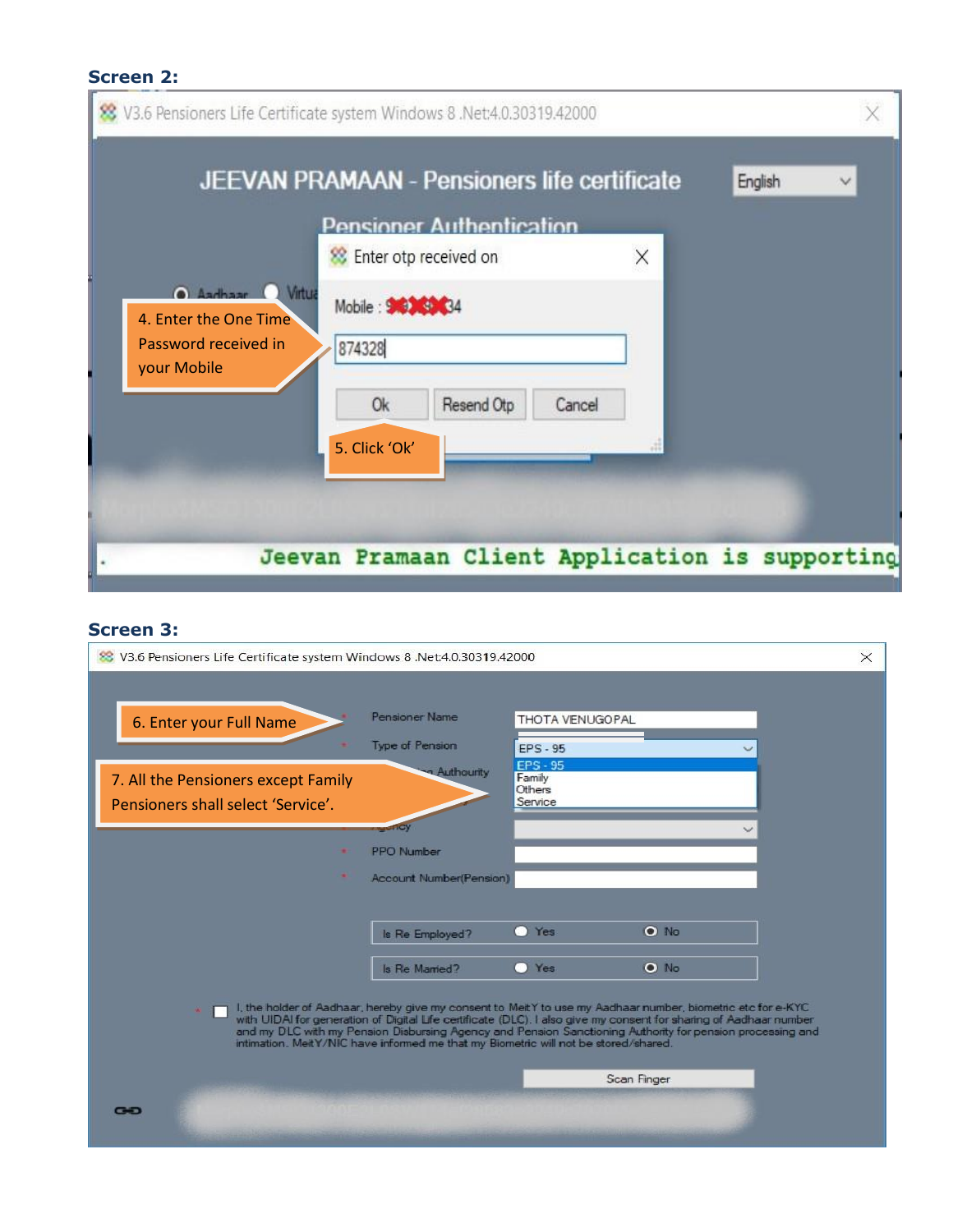#### **Screen 3: - Type of Pension 'Service'**

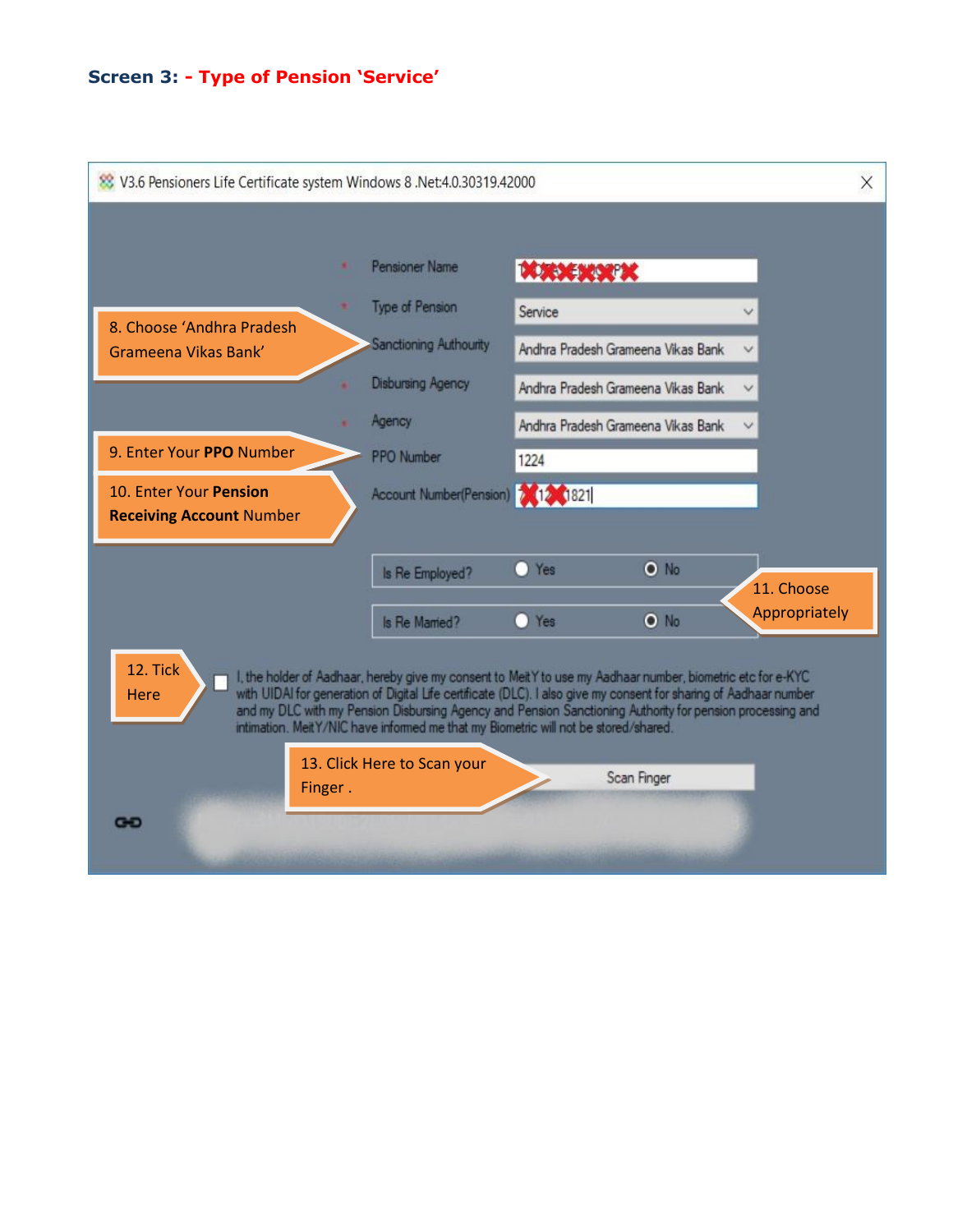#### **Screen 3: - Type of Pension 'Family'**